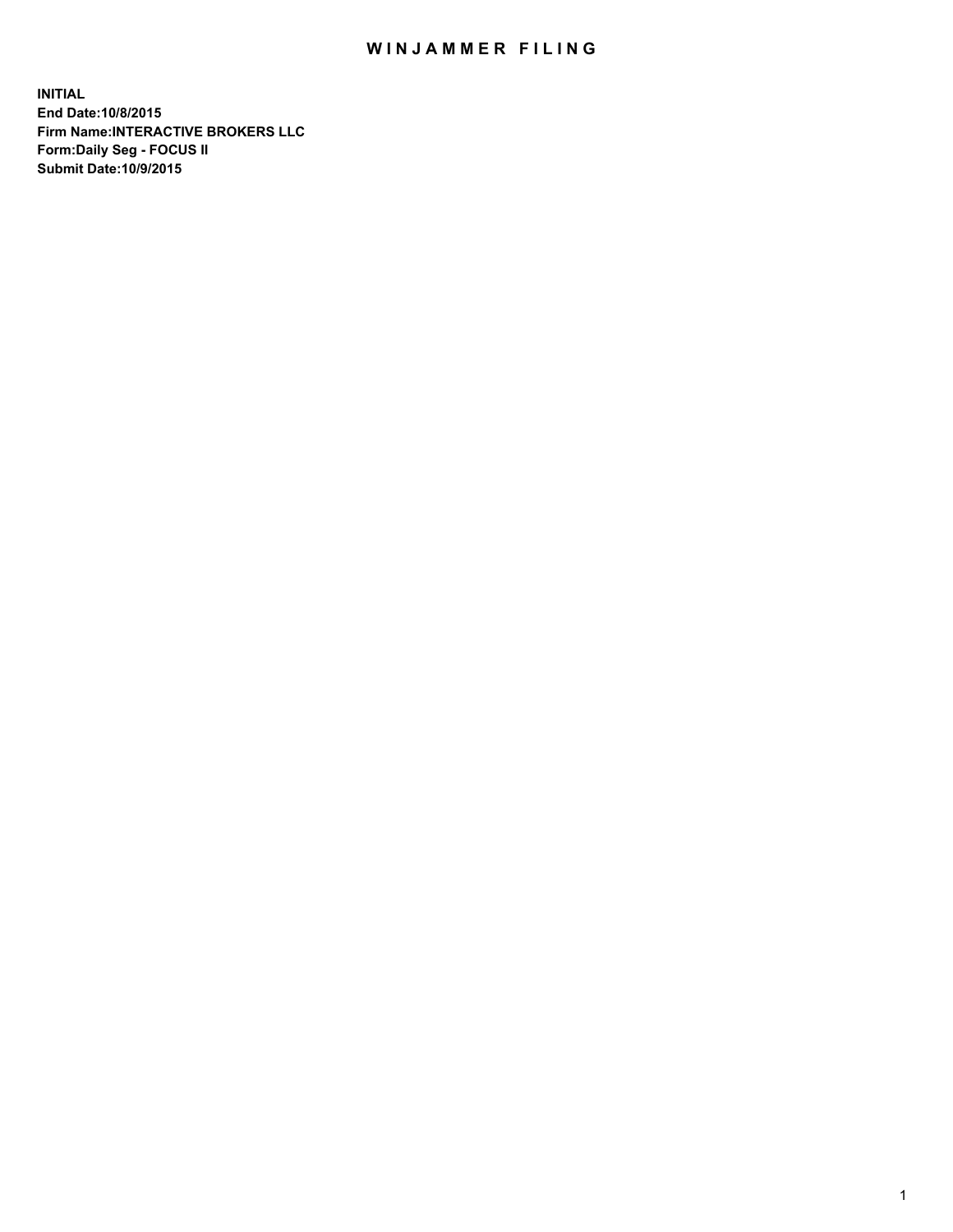## **INITIAL End Date:10/8/2015 Firm Name:INTERACTIVE BROKERS LLC Form:Daily Seg - FOCUS II Submit Date:10/9/2015 Daily Segregation - Cover Page**

| Name of Company<br><b>Contact Name</b><br><b>Contact Phone Number</b><br><b>Contact Email Address</b>                                                                                                                                                                                                                         | <b>INTERACTIVE BROKERS LLC</b><br><b>Alex Parker</b><br>203-618-7738<br>aparker@interactivebrokers.com |
|-------------------------------------------------------------------------------------------------------------------------------------------------------------------------------------------------------------------------------------------------------------------------------------------------------------------------------|--------------------------------------------------------------------------------------------------------|
| FCM's Customer Segregated Funds Residual Interest Target (choose one):<br>a. Minimum dollar amount: ; or<br>b. Minimum percentage of customer segregated funds required:% ; or<br>c. Dollar amount range between: and; or<br>d. Percentage range of customer segregated funds required between:% and%.                        | <u>0</u><br>155,000,000 245,000,000<br>0 <sub>0</sub>                                                  |
| FCM's Customer Secured Amount Funds Residual Interest Target (choose one):<br>a. Minimum dollar amount: ; or<br>b. Minimum percentage of customer secured funds required:%; or<br>c. Dollar amount range between: and; or<br>d. Percentage range of customer secured funds required between: % and %.                         | <u>0</u><br>80,000,000 120,000,000<br><u>00</u>                                                        |
| FCM's Cleared Swaps Customer Collateral Residual Interest Target (choose one):<br>a. Minimum dollar amount: ; or<br>b. Minimum percentage of cleared swaps customer collateral required:%; or<br>c. Dollar amount range between: and; or<br>d. Percentage range of cleared swaps customer collateral required between:% and%. | <u>0</u><br>0 <sub>0</sub><br>0 <sub>0</sub>                                                           |

Attach supporting documents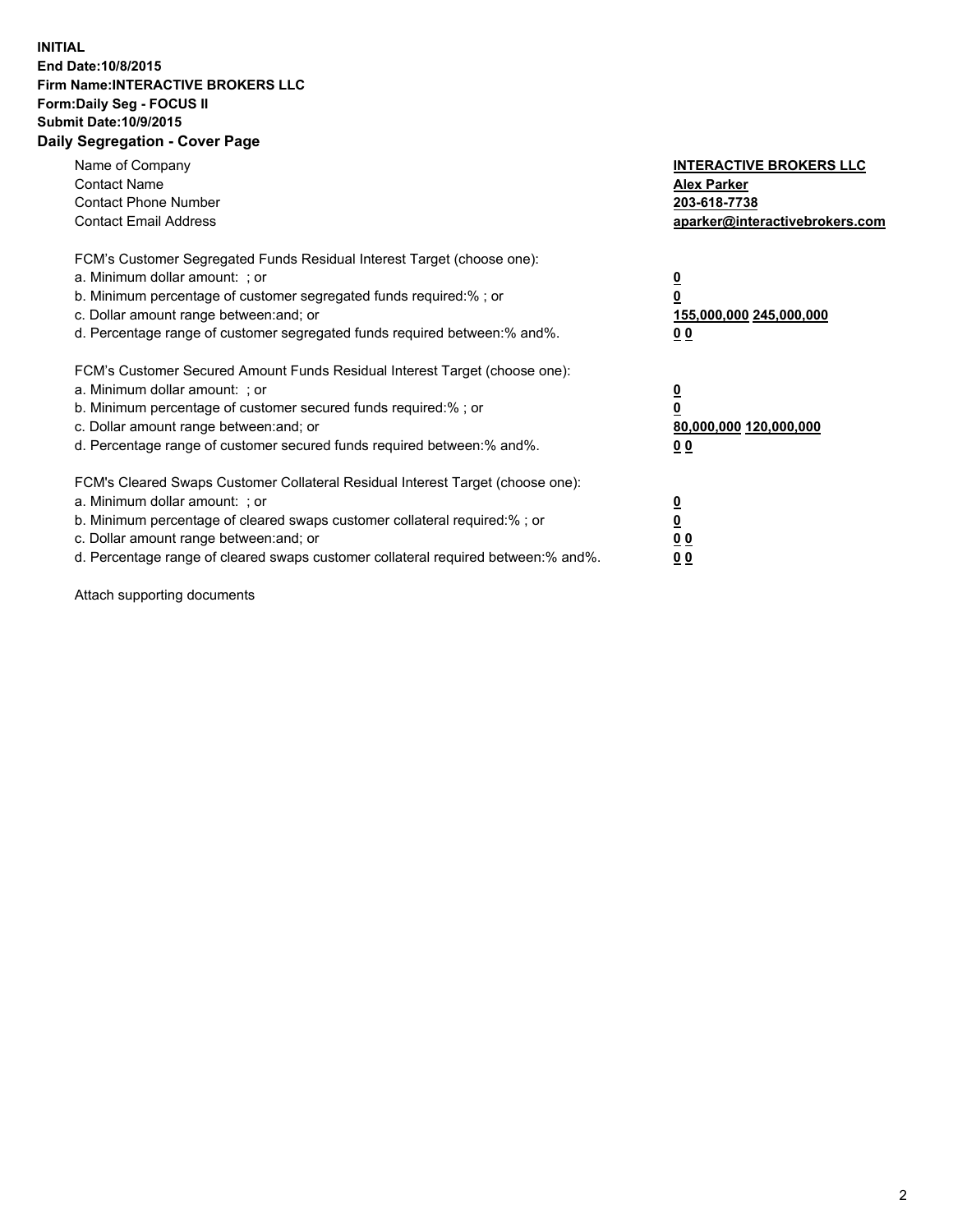## **INITIAL End Date:10/8/2015 Firm Name:INTERACTIVE BROKERS LLC Form:Daily Seg - FOCUS II Submit Date:10/9/2015 Daily Segregation - Secured Amounts**

|            | Dany Oogrogaach - Ocearea Amounta                                                                                                                                                        |                                        |
|------------|------------------------------------------------------------------------------------------------------------------------------------------------------------------------------------------|----------------------------------------|
|            | Foreign Futures and Foreign Options Secured Amounts                                                                                                                                      |                                        |
|            | Amount required to be set aside pursuant to law, rule or regulation of a foreign                                                                                                         | $0$ [7305]                             |
|            | government or a rule of a self-regulatory organization authorized thereunder                                                                                                             |                                        |
| 1.         | Net ledger balance - Foreign Futures and Foreign Option Trading - All Customers                                                                                                          |                                        |
|            | A. Cash                                                                                                                                                                                  | 348,139,140 [7315]                     |
|            | B. Securities (at market)                                                                                                                                                                | $0$ [7317]                             |
| 2.         | Net unrealized profit (loss) in open futures contracts traded on a foreign board of trade                                                                                                | -15,122,732 [7325]                     |
| 3.         | Exchange traded options                                                                                                                                                                  |                                        |
|            | a. Market value of open option contracts purchased on a foreign board of trade                                                                                                           | 33,103 [7335]                          |
|            | b. Market value of open contracts granted (sold) on a foreign board of trade                                                                                                             | $-32,833$ [7337]                       |
| 4.         | Net equity (deficit) (add lines 1.2. and 3.)                                                                                                                                             | 333,016,678 [7345]                     |
| 5.         | Account liquidating to a deficit and account with a debit balances - gross amount                                                                                                        | 2,431,125 [7351]                       |
|            | Less: amount offset by customer owned securities                                                                                                                                         | 0 [7352] 2,431,125 [7354]              |
| 6.         | Amount required to be set aside as the secured amount - Net Liquidating Equity                                                                                                           | 335,447,803 [7355]                     |
|            | Method (add lines 4 and 5)                                                                                                                                                               |                                        |
| 7.         | Greater of amount required to be set aside pursuant to foreign jurisdiction (above) or line                                                                                              | 335,447,803 [7360]                     |
|            | 6.                                                                                                                                                                                       |                                        |
|            | FUNDS DEPOSITED IN SEPARATE REGULATION 30.7 ACCOUNTS                                                                                                                                     |                                        |
| 1.         | Cash in banks                                                                                                                                                                            |                                        |
|            | A. Banks located in the United States                                                                                                                                                    | 300,149 [7500]                         |
|            | B. Other banks qualified under Regulation 30.7                                                                                                                                           | 0 [7520] 300,149 [7530]                |
| 2.         | Securities                                                                                                                                                                               |                                        |
|            | A. In safekeeping with banks located in the United States                                                                                                                                | 376,307,459 [7540]                     |
|            | B. In safekeeping with other banks qualified under Regulation 30.7                                                                                                                       | 0 [7560] 376,307,459 [7570]            |
| 3.         | Equities with registered futures commission merchants                                                                                                                                    |                                        |
|            | A. Cash                                                                                                                                                                                  | $0$ [7580]                             |
|            | <b>B.</b> Securities                                                                                                                                                                     | $0$ [7590]                             |
|            | C. Unrealized gain (loss) on open futures contracts                                                                                                                                      | $0$ [7600]                             |
|            | D. Value of long option contracts                                                                                                                                                        | $0$ [7610]                             |
|            | E. Value of short option contracts                                                                                                                                                       | 0 [7615] 0 [7620]                      |
| 4.         | Amounts held by clearing organizations of foreign boards of trade                                                                                                                        |                                        |
|            | A. Cash                                                                                                                                                                                  | $0$ [7640]                             |
|            | <b>B.</b> Securities                                                                                                                                                                     |                                        |
|            |                                                                                                                                                                                          | $0$ [7650]                             |
|            | C. Amount due to (from) clearing organization - daily variation<br>D. Value of long option contracts                                                                                     | $0$ [7660]                             |
|            | E. Value of short option contracts                                                                                                                                                       | $0$ [7670]                             |
| 5.         |                                                                                                                                                                                          | 0 [7675] 0 [7680]                      |
|            | Amounts held by members of foreign boards of trade                                                                                                                                       |                                        |
|            | A. Cash                                                                                                                                                                                  | 113,310,925 [7700]                     |
|            | <b>B.</b> Securities                                                                                                                                                                     | $0$ [7710]                             |
|            | C. Unrealized gain (loss) on open futures contracts                                                                                                                                      | $-16,085,210$ [7720]                   |
|            | D. Value of long option contracts                                                                                                                                                        | 33,112 [7730]                          |
|            | E. Value of short option contracts                                                                                                                                                       | -32,833 [7735] 97,225,994 [7740]       |
| 6.         | Amounts with other depositories designated by a foreign board of trade                                                                                                                   | $0$ [7760]                             |
| 7.         | Segregated funds on hand                                                                                                                                                                 | $0$ [7765]                             |
| 8.         | Total funds in separate section 30.7 accounts                                                                                                                                            | 473,833,602 [7770]                     |
| 9.         | Excess (deficiency) Set Aside for Secured Amount (subtract line 7 Secured Statement                                                                                                      | 138,385,799 [7380]                     |
|            |                                                                                                                                                                                          |                                        |
|            |                                                                                                                                                                                          |                                        |
|            |                                                                                                                                                                                          |                                        |
| 10.<br>11. | Page 1 from Line 8)<br>Management Target Amount for Excess funds in separate section 30.7 accounts<br>Excess (deficiency) funds in separate 30.7 accounts over (under) Management Target | 80,000,000 [7780]<br>58,385,799 [7785] |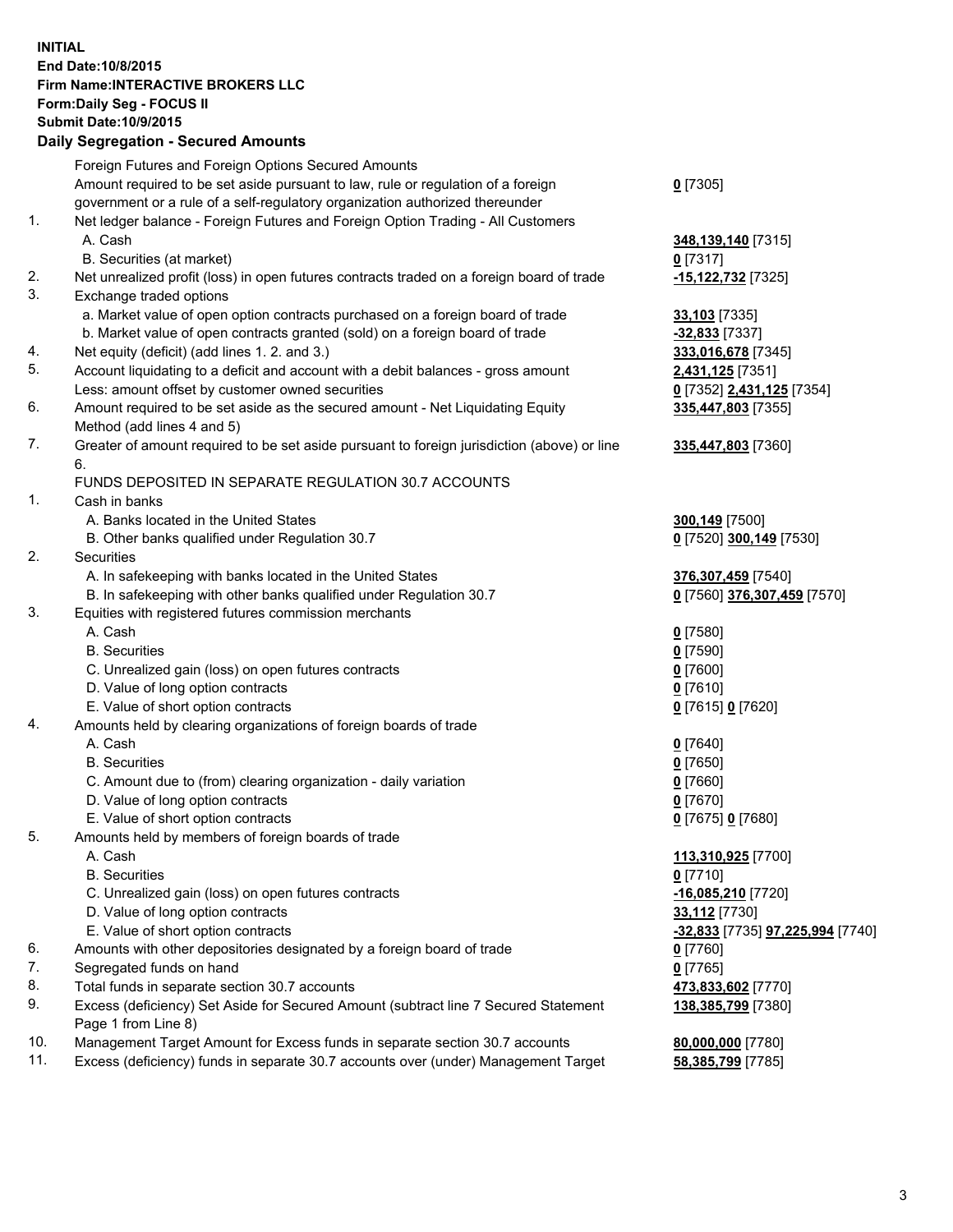**INITIAL End Date:10/8/2015 Firm Name:INTERACTIVE BROKERS LLC Form:Daily Seg - FOCUS II Submit Date:10/9/2015 Daily Segregation - Segregation Statement** SEGREGATION REQUIREMENTS(Section 4d(2) of the CEAct) 1. Net ledger balance A. Cash **2,685,056,621** [7010] B. Securities (at market) **0** [7020] 2. Net unrealized profit (loss) in open futures contracts traded on a contract market **-92,374,692** [7030] 3. Exchange traded options A. Add market value of open option contracts purchased on a contract market **80,828,362** [7032] B. Deduct market value of open option contracts granted (sold) on a contract market **-158,367,919** [7033] 4. Net equity (deficit) (add lines 1, 2 and 3) **2,515,142,372** [7040] 5. Accounts liquidating to a deficit and accounts with debit balances - gross amount **281,699** [7045] Less: amount offset by customer securities **0** [7047] **281,699** [7050] 6. Amount required to be segregated (add lines 4 and 5) **2,515,424,071** [7060] FUNDS IN SEGREGATED ACCOUNTS 7. Deposited in segregated funds bank accounts A. Cash **274,819,281** [7070] B. Securities representing investments of customers' funds (at market) **1,486,341,243** [7080] C. Securities held for particular customers or option customers in lieu of cash (at market) **0** [7090] 8. Margins on deposit with derivatives clearing organizations of contract markets A. Cash **20,370,824** [7100] B. Securities representing investments of customers' funds (at market) **1,042,887,823** [7110] C. Securities held for particular customers or option customers in lieu of cash (at market) **0** [7120] 9. Net settlement from (to) derivatives clearing organizations of contract markets **-38,251,422** [7130] 10. Exchange traded options A. Value of open long option contracts **80,811,900** [7132] B. Value of open short option contracts **-158,351,528** [7133] 11. Net equities with other FCMs A. Net liquidating equity **0** [7140] B. Securities representing investments of customers' funds (at market) **0** [7160] C. Securities held for particular customers or option customers in lieu of cash (at market) **0** [7170] 12. Segregated funds on hand **0** [7150] 13. Total amount in segregation (add lines 7 through 12) **2,708,628,121** [7180] 14. Excess (deficiency) funds in segregation (subtract line 6 from line 13) **193,204,050** [7190] 15. Management Target Amount for Excess funds in segregation **155,000,000** [7194] **38,204,050** [7198]

16. Excess (deficiency) funds in segregation over (under) Management Target Amount Excess